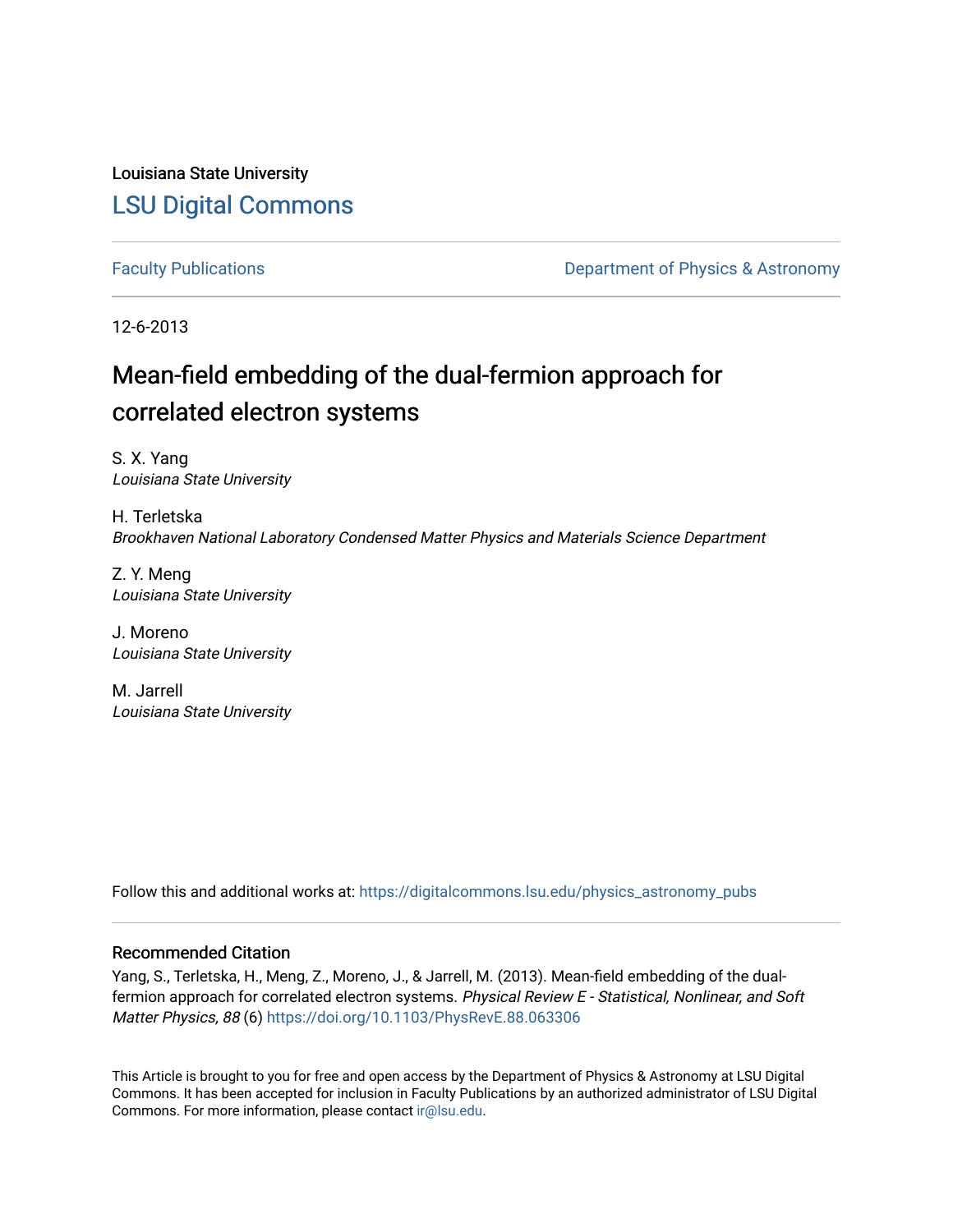## Mean-field embedding of the dual fermion approach for correlated electron systems

S.-X. Yang,<sup>1, 2,\*</sup> H. Terletska,<sup>3</sup> Z. Y. Meng,<sup>1,2</sup> J. Moreno,<sup>1,2</sup> and M. Jarrell<sup>1,2</sup>

<sup>1</sup>Department of Physics and Astronomy, Louisiana State University, Baton Rouge, Louisiana 70803, USA

 ${}^{2}$ Center for Computation and Technology, Louisiana State University, Baton Rouge, Louisiana 70803, USA

 $3$ Condensed Matter Physics and Materials Science Department,

Brookhaven National Laboratory, Upton, New York 11973, USA

(Dated: October 21, 2019)

To reduce the rapidly growing computational cost of the dual fermion lattice calculation with increasing system size, we introduce two embedding schemes. One is the real fermion embedding, and the other is the dual fermion embedding. Our numerical tests show that the real fermion and dual fermion embedding approaches converge to essentially the same result. The application on the Anderson disorder and Hubbard models shows that these embedding algorithms converge more quickly with system size as compared to the conventional dual fermion method, for the calculation of both single-particle and two-particle quantities.

PACS numbers: 02.70.-c, 71.27.+a, 71.10.Fd, 71.30.+h

#### I. INTRODUCTION

Mean-field methods like the Coherent Potential Approximation  $(CPA)^{1,2}$  $(CPA)^{1,2}$  $(CPA)^{1,2}$  $(CPA)^{1,2}$  and the Dynamical Mean-Field Theory  $(DMFT)^{3-6}$  $(DMFT)^{3-6}$  $(DMFT)^{3-6}$  are widely applied to the study of disordered and correlated materials. By construction, these methods are single-site mean-field approximations, where the real lattice is replaced by an impurity placed in a local (momentum-independent) effective medium. As single-site approximations, both the CPA and DMFT fail to take into account nonlocal inter-site correlations and fluctuations of the medium, which are found to be important in many materials with nonlocal order parameters or strong inter-site correlations.

To systematically incorporate such nonlocal corrections to these mean-field approaches, cluster extensions of the DMFT and CPA, such as the Dynamical Cluster Approximation  $(DCA)^{7-10}$  $(DCA)^{7-10}$  $(DCA)^{7-10}$  have been developed. Here a finite size periodic cluster of several lattice sites is placed in a self-consistently determined effective medium, which now acquires cluster-resolved momentum-dependence. The embedding is achieved by coarse graining the lattice problem in momentum space. Such a cluster embedding allows for explicit treatment of short-range correlations and non-local order parameters within the cluster size, while the longer length scale physics is still described at the mean-field level. The cluster may be solved with numerically exact methods such as quantum Monte Carlo or exact diagonalization. Unfortunately, these quantum cluster methods are limited by the computation effort needed for the cluster solvers. Exact diagonalization has an exponential scaling in cluster size and quantum Monte Carlo is plagued by the fermion sign problem  $^{11}$  $^{11}$  $^{11}$ .

To address such an exponential scaling, methods have been developed which map the lattice problem onto an impurity self-consistently embedded in a correlated lattice problem[12](#page-10-8)[–15](#page-10-9). Here, local correlations are treated on the impurity, while nonlocal correlations are incorporated on the lattice via a diagrammatic perturbation expansion around the DMFT solution. If a QMC method is used to solve the impurity problem, and if the impurity is small enough that the fermion sign problem is absent or controllable, then these methods scale algebraically in the lattice size. The dual fermion<sup>[15](#page-10-9)</sup> approach is perhaps the most elegant of these methods since here the mapping to an embedded impurity is apparently exact, provided that the lattice perturbation theory can be solved to all orders.

One of the practical constraints in the implementation of the dual fermion method is that its computational complexity increases with the lattice size. The lattice size should be large enough to represent a thermodynamic limit, but this can make the diagrammatic calculation on the lattice computationally expensive. Becasue of such limitation the dual fermion approach has been applied mostly to one- and two-dimensional systems, and not yet to three-dimensional systems. To overcome this issue, we introduce an extension of the dual fermion method to include a third length scale introduced to reduce the complexity involved in the treatment of the correlations at the intermediate length scale. Here, using ideas from the DCA, the dual fermion lattice is replaced by a DCA cluster embedded in a self-consistently determined effective medium. Two algorithms are presented, one employs the DCA coarse graining on the real fermion lattice and the other on the dual fermion lattice. We find that the latter approach is more efficient and that this modification dramatically improves the convergence of the dual fermion method with system size and enables the use of higher order approximations for the diagrammatic solution to the cluster problem.

This paper is organized as follows. In Section II after reviewing the dual fermion algorithm, we provide a detailed description of the two proposed embedding schemes. Then in section III, to test our methods we first apply them to the one-dimensional Anderson disorder model. And in section IV, we demonstrate its application on the two-dimensional Hubbard model. The numerical results show a superior convergence of our embedding schemes as compared to the conventional dual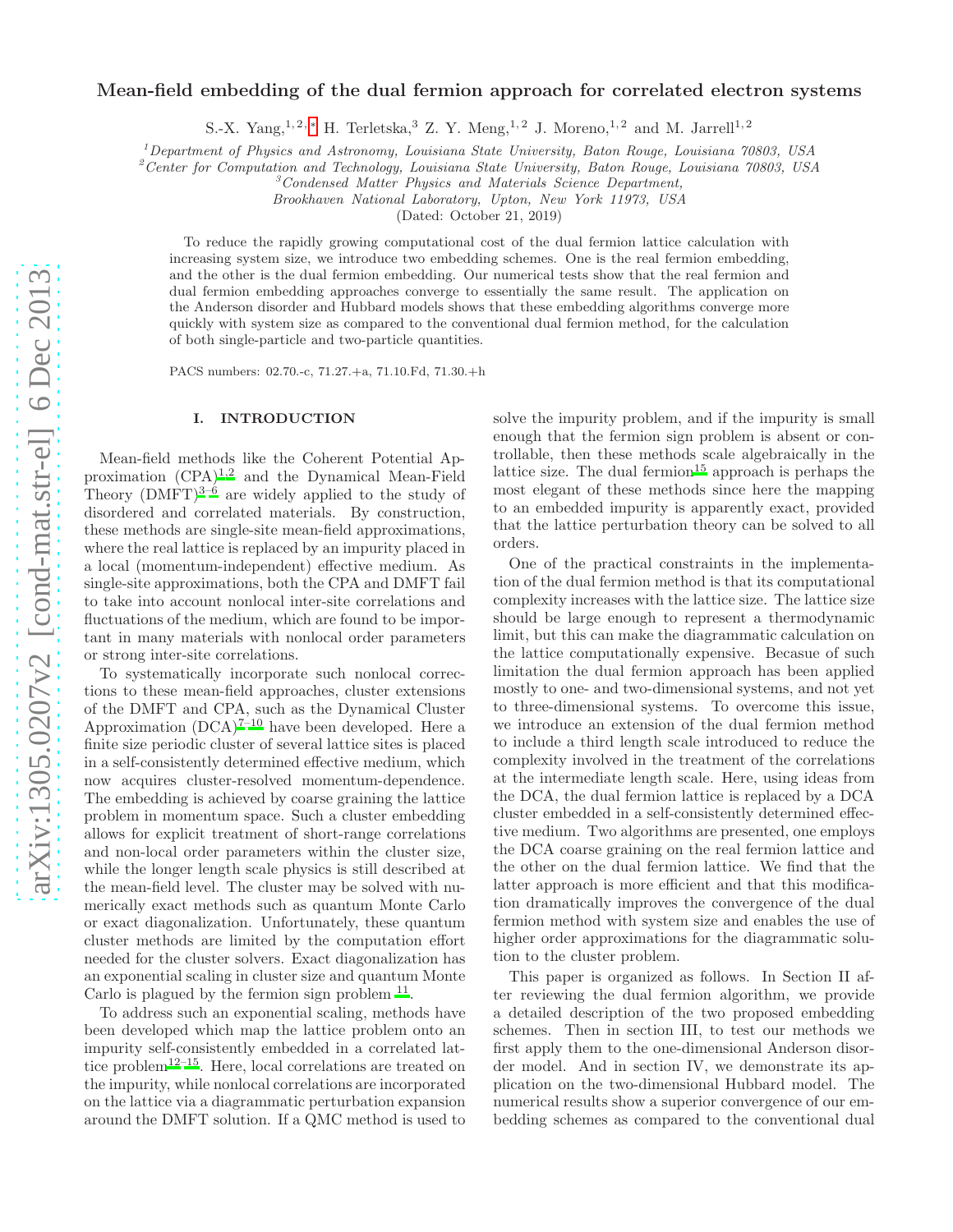fermion algorithm as a function of the lattice size. Section V summarizes and concludes the paper.

#### II. FORMALISM

#### A. Dual fermion mapping

To derive the dual fermion formalism for either inter-acting<sup>[15](#page-10-9)</[s](#page-10-10)up> and disordered systems<sup>16[,17](#page-10-11)</sup>, we start from the lattice action

<span id="page-2-0"></span>
$$
S[c, c^*] = -\sum_{\omega, \mathbf{k}, \sigma} (i\omega + \mu - \epsilon_{\mathbf{k}}) c^*_{\omega, \mathbf{k}, \sigma} c_{\omega, \mathbf{k}, \sigma} + \sum_i S_{loc}[c_i, c^*_{i}],
$$
\n(1)

where  $S_{loc}[c_i^*, c_i]$  is the local part of the action (e.g., a Hubbard interaction term or a local disorder potential),  $c_i^*$  and  $c_i$  are Grassmann numbers corresponding to creation and annihilation operators on the lattice,  $\mu$  is the chemical potential,  $\epsilon_{\mathbf{k}}$  is the lattice bare dispersion, and  $\omega = (2n+1)\pi T$  are the Matsubara frequencies. For interacting systems, this action is used to calculate the par-tition function<sup>[15](#page-10-9)</sup> while for disordered systems the replica method may be used to directly calculate the Green func-tions<sup>[16](#page-10-10)[,17](#page-10-11)</sup>. Then to express this action in terms of single impurity problem

<span id="page-2-2"></span>
$$
S_{imp}[c_i, c_i^*] = -\sum_{\omega,\sigma} \mathcal{G}(iw)^{-1} c_{\omega,i,\sigma}^* c_{\omega,i,\sigma} + S_{loc}[c_i, c_i^*] \tag{2}
$$

we rewrite Eq. [1](#page-2-0) as

<span id="page-2-1"></span>
$$
S[c, c^*] = -\sum_{\omega, \mathbf{k}, \sigma} (\Delta_w - \epsilon_{\mathbf{k}}) c^*_{\omega, \mathbf{k}, \sigma} c_{\omega, \mathbf{k}, \sigma} + \sum_i S_{imp}[c_i, c^*_i],
$$
\n(3)

here the impurity-excluded (bath) Green function is defined as  $\mathcal{G}(iw) \equiv (iw + \mu - \Delta_w)^{-1}$  and  $\Delta_w$  is the hybridization function between the impurity and the effective medium. By introducing the auxiliary (dual fermion) degrees of freedom  $f^*_{\omega{\bf k}\sigma}, f_{\omega{\bf k}\sigma}$  via a Hubbard-Stratonovich transformation of the first term in Eq. [3,](#page-2-1) and then integrating out the real fer[m](#page-10-9)ion degrees of freedom<sup>15[,18](#page-10-12)</sup> (see Appendix A in Ref. [18](#page-10-12) for a detailed derivation), we end up with the following dual fermion action

<span id="page-2-3"></span>
$$
S_d[f^*,f] = -\sum_{\mathbf{k}\omega\sigma} f^*_{\omega\mathbf{k}\sigma} G_d^0(\mathbf{k}, i\omega)^{-1} f_{\omega\mathbf{k}\sigma} + \sum_i V[f_i^*, f_i],
$$
(4)

where  $G_d^0$  is the bare dual Green function defined as the difference between the DMFT and/or CPA lattice Green function  $G_{lat}$  and the impurity Green function  $G_{imp}$ , i.e.,

<span id="page-2-5"></span>
$$
G_d^0(\mathbf{k}, i\omega) = G_{lat}(\mathbf{k}, i\omega) - G_{imp}(i\omega).
$$
 (5)

The dual fermion potential  $V[f_i^*, f_i]$  is parametrized by the many-body full vertex functions of the impurity problem defined by Eq. [2](#page-2-2) (in practice, only the two-body ver-tex function is used)<sup>[15](#page-10-9)[,18](#page-10-12)</sup>. In this way, the dual fermion lattice system is well-defined and thus provides sufficient input for a many-body diagrammatic calculation

on the dual lattice. After the dual lattice action of Eq. [4](#page-2-3) is solved, the dual fermion Green function  $G_d(\mathbf{k}, i\omega)$  is mapped back to the real fermion lattice via the relation of the form

<span id="page-2-6"></span>
$$
G(\mathbf{k}, i\omega) = G_{imp}^{-2}(i\omega)(\Delta_w - \epsilon_{\mathbf{k}})^{-2} G_d(\mathbf{k}, i\omega) + (\Delta_w - \epsilon_{\mathbf{k}})^{-1}.
$$
\n(6)

This dual fermion formalism applies for both inter-acting and disordered<sup>[16](#page-10-10)[,17](#page-10-11)[,19](#page-10-13)</sup> systems, provided that the dual potential is split into elastic and inelastic parts and the closed fermion loops involving the elastic parts only are eliminated to prevent unphysical renormalization of the interaction from scatterings from the disorder poten- $\text{tail}^{16,17}.$  $\text{tail}^{16,17}.$  $\text{tail}^{16,17}.$  $\text{tail}^{16,17}.$ 

#### B. Conventional Dual Fermion Algorithm



<span id="page-2-4"></span>FIG. 1: (Color online). Algorithm for the conventional dual fermion approach. The orange region (left half) is for the real fermion impurity calculation, where the local on-site correlations are taken into account by quantum Monte Carlo (QMC), or other numerical methods. The blue region (right half) is for the dual fermion lattice calculation, where the nonlocal corrections ignored in the DMFT and/or CPA calculation are systematically restored. The connection between these two regions is the dual fermion mapping.

The conventional dual fermion algorithm is described in Fig. [1.](#page-2-4) We start from the DMFT and/or CPA solution of the real fermion system, and then use the information collected by solving the impurity problem (mainly the single-particle Green function  $G_{imp}$ , self-energy  $\Sigma_{imp}$ , and two-particle Green function  $\chi_{imp}$ ) to parametrize the dual fermion system, i.e. to construct the bare dual fermion Green function  $G_d^0$  and the dual potential  $V[f^*, f]$ . While the local correlations are described by the DMFT and/or CPA solution, the nonlocal corrections are incorporated through the dual fermion part, which is calculated using standard perturbation expansion in the V term. After the dual fermion system is solved, we map it back to real fermion system with the nonlocal corrections included in the lattice self-energy  $\Sigma(\mathbf{k}, i\omega)$ and Green function  $G(\mathbf{k}, i\omega)$ . We then solve the impurity problem again starting with an updated impurity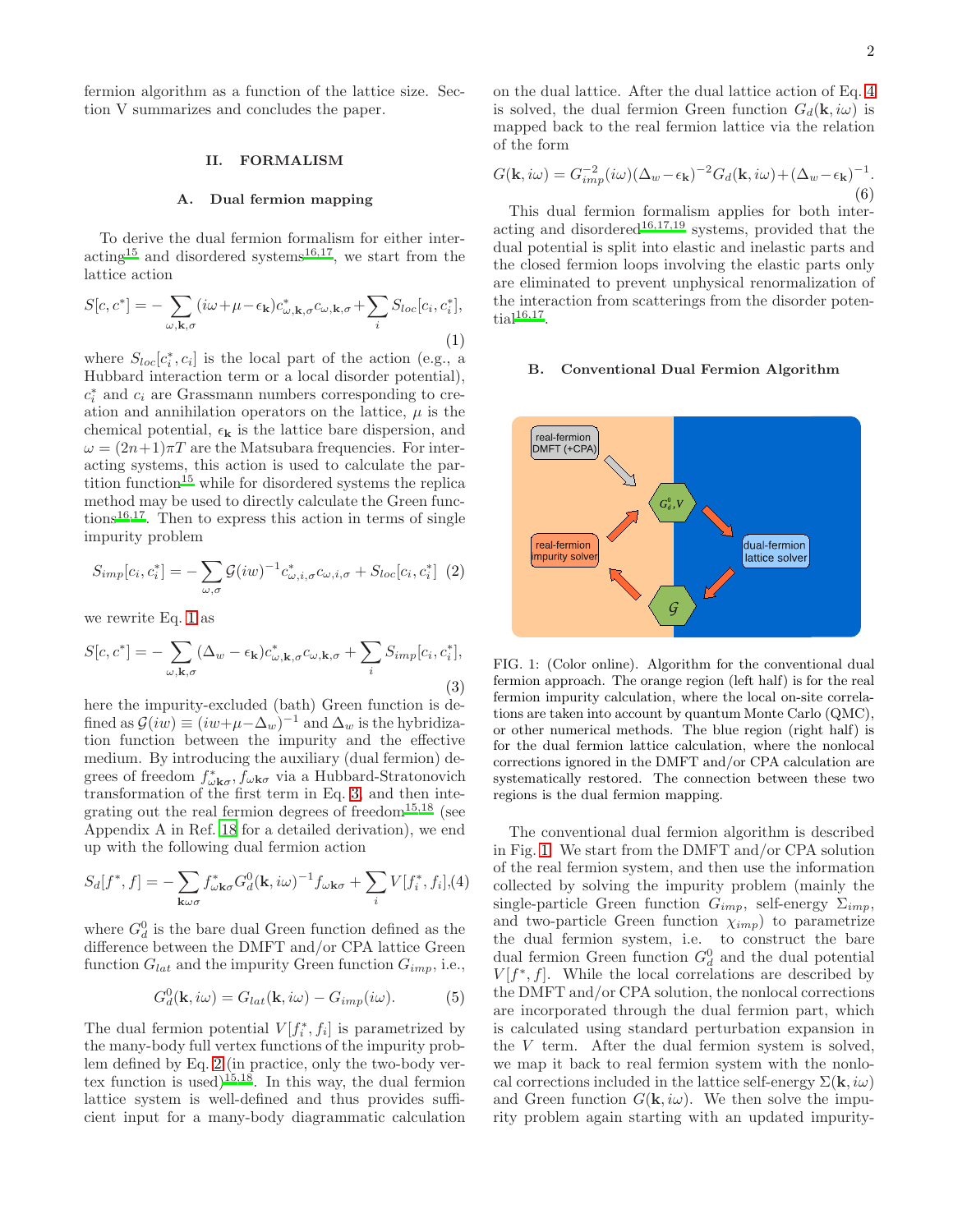excluded Green function  $\mathcal{G}(i\omega)$ . These steps are repeated until self-consistency is achieved with  $\sum_{\mathbf{k}} G_d(\mathbf{k}, i\omega) = 0$ , i.e. with the local contribution to the dual fermion Green function  $G_d(\mathbf{k}, i\omega)$  being zero <sup>[15](#page-10-9)</sup>.

There are two predominantly time-consuming parts in the dual fermion calculation. One is the calculation of the two-particle Green function in the impurity or cluster solver, where the time needed is fixed for a given parameter set. The other is the solution of the dual fermion lattice problem, where the time needed depends on the lattice size. Suppose the total system size is  $n_t = n_f \times L^D$ where  $n_f$  is the number of frequencies used, L is the linear lattice size and  $D$  is the dimension. The total number of sites in the lattice is  $N_l = L^D$ . Then the computational complexity of the dual fermion lattice calculation scales as

$$
\mathcal{O}(n_t^2) = \mathcal{O}(n_f^2 \times L^{2D})\tag{7}
$$

for a second-order calculation,

$$
\mathcal{O}(n_t^3) = \mathcal{O}(n_f^3 \times L^{3D})\tag{8}
$$

for a fluctuation exchange  $(FLEX)^{20}$  $(FLEX)^{20}$  $(FLEX)^{20}$  calculation, and

$$
\mathcal{O}(n_t^4) = \mathcal{O}(n_f^4 \times L^{4D})\tag{9}
$$

for a two-particle self-consistent full parquet ap- $proach<sup>21,22</sup>$  $proach<sup>21,22</sup>$  $proach<sup>21,22</sup>$  $proach<sup>21,22</sup>$ . To make sure that the calculation is representative of the thermodynamic limit, the lattice linear size L should be around 100 sites or larger. This imposes a severe constraint on the application of the dual fermion approach which so far has been applied only on one- and two-dimensional systems, and not yet on threedimensional systems. Even for one or two dimensions, the calculations are limited by the rapidly increasing computational complexity as the lattice size increases. Although the fast Fourier transform (FFT) might be used to reduce the computational complexity to  $\mathcal{O}(n_t \log_2(n_t))$ and  $\mathcal{O}(n_t^2 \log_2(n_t))$  for the dual fermion second-order and FLEX calculations respectively, it is still very demanding when  $L$  is large, and this reduction is not possible when using the parquet approach to solve the dual lattice problem.

Since the computational complexity depends on the linear size of the dual fermion lattice  $L$ , we would like to reduce that value as much as possible. In the conventional dual fermion approach, both the real fermion and dual fermion lattices share the same linear size L, so we would need to reduce the real fermion or the dual fermion system size. Note that after solving the impurity problem, the dual fermion lattice system is well-defined via the bare dual Green function and bare dual potential. In this sense, there is no difference as compared to the real fermion system. Thus, we can use any action-based approach available for the real fermion system to solve the dual fermion lattice problem. Using a second-order perturbation theory or FLEX for the conventional dual fermion approach can be interpreted as a finite-size calculation, and finite-size effects can be large. If we want

to eliminate or reduce these finite-size effects, we can embed our dual fermion calculation in an effective medium. In the following, we will propose two such embedding schemes.

#### C. Real Fermion Embedding



<span id="page-3-0"></span>FIG. 2: (Color online). Algorithm for the real fermion embedding scheme. It is essentially the DCA algorithm with the dual fermion approach employed as the cluster solver. The dual fermion mapping is implemented on the DCA cluster where the impurity is embedded.

In the first approach, which we refer to as real fermion embedding, we use the concepts of coarse graining introduced in the  $DCA^{7,8}$  $DCA^{7,8}$  $DCA^{7,8}$  $DCA^{7,8}$  $DCA^{7,8}$  to map the real lattice to a cluster embedded in a self-consistently determined medium. However, unlike in the conventional DCA, here the cluster problem is solved using the dual fermion method (see Fig. [2\)](#page-3-0). Therefore, we employ the conventional dual fermion approach as the DCA cluster solver where the cluster size  $L_c$  can be chosen to be small, of the order of several dozen sites, and the cluster is embedded in a selfconsistently determined real fermion mean field. If any k momentum on the lattice and the  $N_c = L_c^D$  cluster momentum **K** are related as  $\mathbf{k} = \mathbf{K} + \tilde{\mathbf{k}}$  with  $\tilde{\mathbf{k}}$  labeling the momentum within a coarse-graining cell surrounding  $K$ , then the coarse graining sums over  $k$  are straightforward since the self-energy and irreducible vertices are assumed to be independent of  $k$ . These sums may be completed in what is essentially the thermodynamic limit by a direct summation or, for single band models, by defining a partial bare single particle density of states. In either case the number of  $k$  points can be chosen to be sufficiently large so that the thermodynamic limit is guaranteed in this algorithm. Note that in this embedding scheme the mean-field lives on a real fermion lattice. Therefore, after solving the cluster, any information collected from the dual fermion cluster should be mapped back to real fermion cluster. To be specific, the algorithm can be described as follows, where we suppress the explicit frequency dependence to simplify these expressions: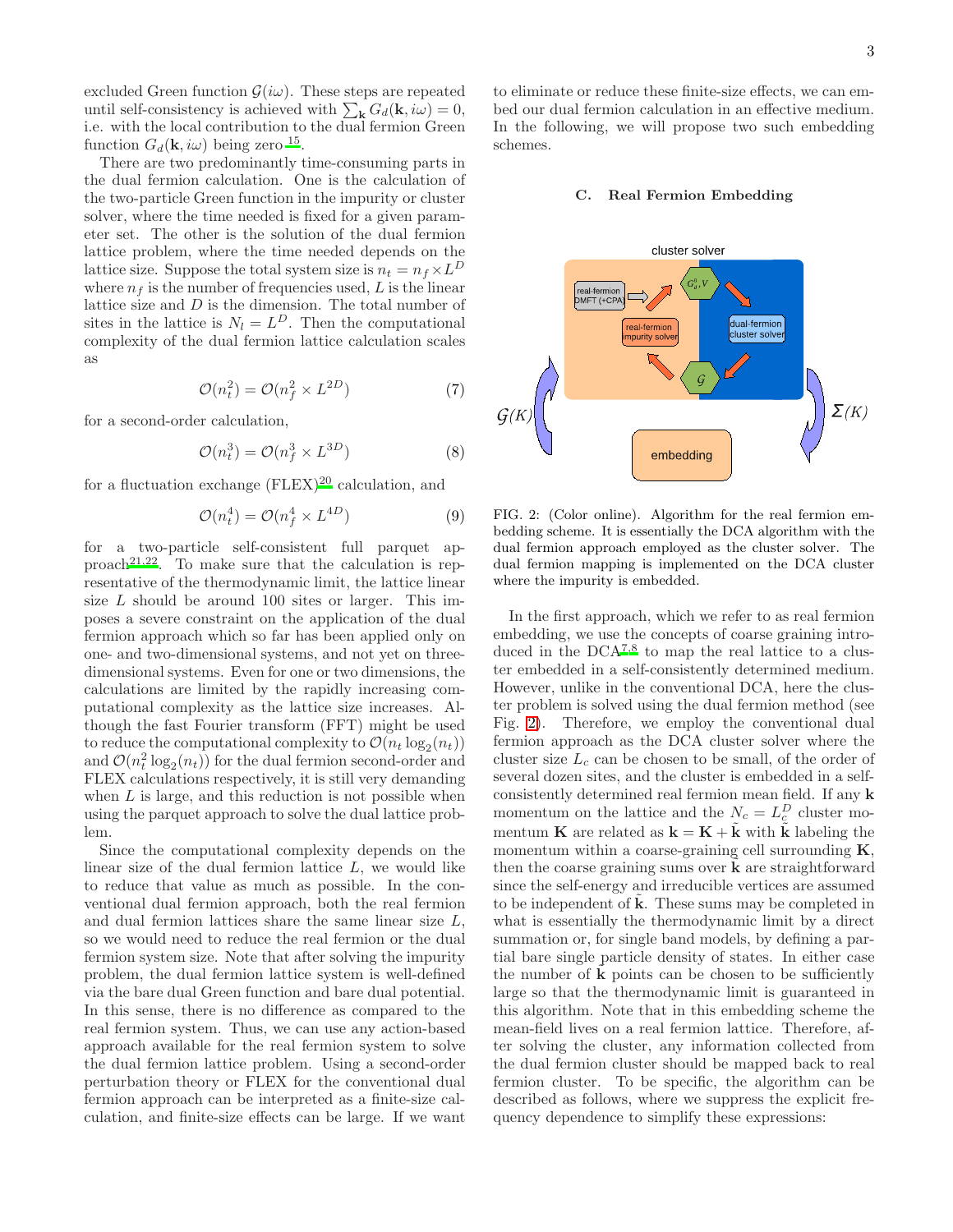• Given the real fermion cluster self-energy  $\Sigma_c(\mathbf{K})$ which in the DCA scheme approximates the selfenergy of the real lattice, we calculate the coarsegrained lattice Green function through:

<span id="page-4-1"></span>
$$
\bar{G}(\mathbf{K}) = \frac{N_c}{N_l} \sum_{\tilde{\mathbf{k}}} \frac{1}{i\omega + \mu - \epsilon_{\mathbf{K} + \tilde{\mathbf{k}}} - \Sigma_c(\mathbf{K})}.
$$
 (10)

Then the cluster-excluded Green function is calculated by removing the cluster self-energy contribution

<span id="page-4-2"></span>
$$
\mathcal{G}(\mathbf{K}) = [\bar{G}^{-1}(\mathbf{K}) + \Sigma_c(\mathbf{K})]^{-1}.
$$
 (11)

• With the calculated cluster-excluded Green function  $\mathcal{G}(\mathbf{K})$ , the cluster problem is well-defined. The next step involves solving the cluster problem using a conventional dual fermion algorithm as the solver. Since here the "lattice" for the conventional dual fermion approach is actually a cluster with linear size  $L_c$ , which itself is embedded in a meanfield lattice, the original bare lattice Green function should be replaced accordingly by the clusterexcluded Green function:

$$
G^{0}(\mathbf{k}) = \frac{1}{\mathbf{i}\omega + \mu - \epsilon_{\mathbf{k}}} \to \mathcal{G}(\mathbf{K})
$$
 (12)

in Eq. [1.](#page-2-0) The parametrization of the dual fermion cluster problem is also affected with modified definition of the bare dual fermion Green function of Eq.  $(5)$  as

<span id="page-4-3"></span>
$$
G_d^0(\mathbf{K}) = \frac{1}{\mathcal{G}^{-1}(\mathbf{K}) - \Sigma_{imp}} - G_{imp}.
$$
 (13)

Notice that here, as in the conventional dual fermion scheme, the input  $G_d^0$  to the dual fermion loop is constructed from the solutions of the impurity problem with impurity Green function  $G_{imp}$ and self-energy  $\Sigma_{imn}$ .

After the cluster problem is solved, we obtain the cluster real fermion Green function  $G(K)$ . The cluster self-energy then can be updated via the Dyson equation

$$
\Sigma_c(\mathbf{K}) = \mathcal{G}^{-1}(\mathbf{K}) - G^{-1}(\mathbf{K}).\tag{14}
$$

We iterate these two steps until the difference between the self-energy from two consecutive iterations is below a given convergence criterion. Note that the real fermion cluster self-energy is used to approximate the lattice selfenergy. For two-particle quantities, similarly, the real fermion irreducible vertex function is used to approximate the lattice irreducible vertex function and then the full vertex functions, two-particle Green functions and conductivity can be calculated accordingly<sup>[23](#page-10-18)</sup>.



<span id="page-4-0"></span>FIG. 3: (Color online). Algorithm for the dual fermion embedding scheme. Similar to the conventional dual fermion approach, the dual fermion mapping is implemented at the level of lattice. However, unlike in the conventional dual fermion scheme, the dual fermion lattice problem is solved using the DCA approach instead of a finite size calculation.

#### D. Dual Fermion Embedding

As an alternative to reduce the computational complexity in the dual fermion lattice calculation, we employ the DCA-like scheme on the dual fermion lattice directly. We refer to this approach as a dual-fermion embedding method, where the dual fermion lattice is replaced by a finite dual fermion cluster embedded in a self-consistently determined host. The proposed dual fermion embedding algorithm is described in Fig. [3.](#page-4-0)

The DCA algorithm for the dual fermion lattice is similar to the real fermion algorithm described above. Again taking the momentum **K** on a cluster of size  $N_c$  and the  $k = K + k$  on the lattice, we can write down the dual fermion embedding algorithm as follows:

• Given the dual fermion cluster self-energy  $\Sigma_d(\mathbf{K})$ (either from an initial guess or from the previous iteration), we calculate the coarse-grained dual fermion lattice Green function  $\bar{G}_d(\mathbf{K})$  through

<span id="page-4-4"></span>
$$
\bar{G}_d(\mathbf{K}) = \frac{N_c}{N_l} \sum_{\tilde{\mathbf{k}}} \frac{1}{G_d^{0-1}(\mathbf{K} + \tilde{\mathbf{k}}) - \Sigma_d(\mathbf{K})},\tag{15}
$$

where the bare dual Green function is defined as

$$
G_d^0(\mathbf{K} + \tilde{\mathbf{k}}) = \frac{1}{i\omega + \mu - \epsilon_{\mathbf{k}} - \Sigma_{imp}} - G_{imp}.
$$
 (16)

• We then calculate the cluster-excluded dual fermion Green function  $\mathcal{G}_d(K)$  by removing the dual fermion cluster self-energy

<span id="page-4-5"></span>
$$
\mathcal{G}_d(\mathbf{K}) = [\bar{G}_d^{-1}(\mathbf{K}) + \Sigma_d(\mathbf{K})]^{-1}.
$$
 (17)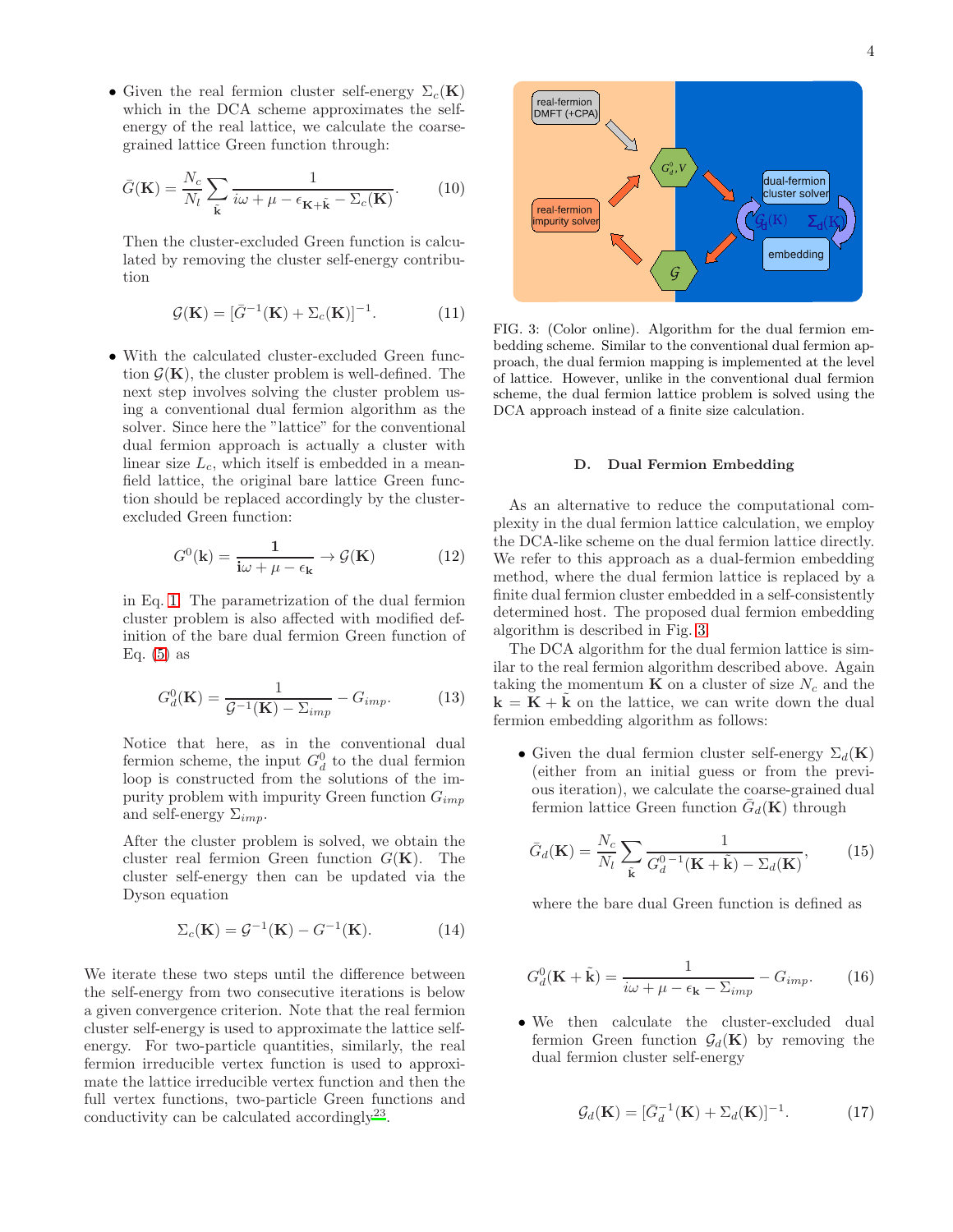• This dual fermion cluster-excluded Green function  $\mathcal{G}_d(K)$  is the bare Green function on the dual fermion cluster, while the impurity full vertex is the bare dual interaction. Together, these two quantities define a perturbation theory that we may solve with various diagrammatic methods.

As an example, if the self-consistent second-order theory is used, we will iterate the following two equations:

$$
G_d(\mathbf{K}) = [\mathcal{G}_d^{-1}(\mathbf{K}) - \Sigma_d(\mathbf{K})]^{-1}
$$
 (18)

and

$$
\Sigma_d(i\omega, \mathbf{K})
$$
\n
$$
= -\frac{T^2}{N_c^2} \sum_{\omega',\nu,\mathbf{K}',\mathbf{Q}} V_{i\omega,i\omega',\nu}^2 G_d(i\omega + i\nu, \mathbf{K} + \mathbf{Q})
$$
\n
$$
\times G_d(i\omega' + i\nu, \mathbf{K}' + \mathbf{Q}) G_d(i\omega', \mathbf{K}'), (19)
$$

until the self-consistency criterion for this inner loop is satisfied.

We can also use a simplified FLEX algorithm in which the self-energy is calculated from ladder summations where all scattering channels are treated on a equal footing. We calculate the two-particle quantities after the self-energy has converged by rotating these ladder contributions into the crossed channels using the parquet equations for the irreducible vertex functions. Details of the simplified FLEX method have been presented elsewhere<sup>[12](#page-10-8)[,16](#page-10-10)</sup> and will not be discussed here.

After the DCA loop is converged and the dual lattice quantities are calculated, we continue as in the conventional dual fermion scheme, and use the obtained dual fermion quantities to parametrize their real lattice counterparts (e.g., Eq. [6\)](#page-2-6), and repeat the whole procedure until self-consistency is reached.

## III. RESULTS FOR ANDERSON DISORDER **MODEL**

To qualify these new embedding schemes, we first apply them to the one-dimensional Anderson disorder model with the Hamiltonian

<span id="page-5-0"></span>
$$
\mathcal{H} = -t \sum_{\langle ij \rangle} c_i^{\dagger} c_j + \sum_i \epsilon_i n_i, \tag{20}
$$

where only the nearest neighbor hopping,  $t$ , is included,  $4t = 1$  sets the unit of energy, and the on-site disorder potential  $\epsilon_i$  is distributed according to

$$
\mathcal{P}(\epsilon_i) = \Theta(V/2 - |\epsilon_i|)/V \tag{21}
$$

where  $\Theta(x)$  is the step function

$$
\Theta(x) = \begin{cases} 1, & x \ge 0 \\ 0, & x < 0 \end{cases} \tag{22}
$$

In the following, we will explore both single-particle and two-particle quantities using the dual fermion embedding algorithms described in Figs. [2](#page-3-0) and [3.](#page-4-0)

## A. Comparison of the two embedding schemes

| Т                      |             |  | RF embedding DF embedding conventional DF |
|------------------------|-------------|--|-------------------------------------------|
| 0.05                   | $\vert$ 1.0 |  |                                           |
| 0.05                   | <b>2.0</b>  |  |                                           |
| 0.01                   | $1.0\,$     |  |                                           |
| 0.01                   | 2.0         |  |                                           |
| $0.005$ 1.0            |             |  |                                           |
| $0.005$ <sub>2.0</sub> |             |  |                                           |

<span id="page-5-1"></span>TABLE I: Comparison of the number of times the impurity problem needs to be solved to converge the real-fermion (RF) embedding, dual-fermion (DF) embedding and conventional  $DF$  algorithms for different values of temperature  $T$  and disorder strength V of the Anderson disorder model (Eq. [20\)](#page-5-0). Although both embedding schemes produce the same result within convergent criterion, the DF embedding needs to solve the impurity problem a smaller number of times and thus serves as a better choice to implement the embedding. Note that in the conventional DF algorithm the impurity problem is solved the same number of times as in the proposed DF embedding, hence no additional computational cost is needed in such embedding scheme.

Numerical tests show that, for most cluster sizes and within the convergence criterion, both the dual and real fermion embedding algorithms produce the same results for both single-particle and two-particle quantities. This is because the two approaches share many of the same features, including similar definitions of the impurity problem and the bare dual fermion interaction extracted from it. They differ mainly in the definition of the bare dual fermion Green function  $G_d^0(\mathbf{K})$ . As can be seen from Eqs. [10,](#page-4-1) [11](#page-4-2) and [13](#page-4-3) the bare dual Green function used in the real fermion embedding,  $G_d^0(\mathbf{K})$ , is dressed by the real fermion cluster self-energy  $\Sigma_c(\mathbf{K})$ , while from Eqs. [15](#page-4-4) to [17](#page-4-5) the bare dual Green function used in the dual fermion embedding algorithm is dressed by the dual fermion self-energy. Conceptually, these two self-energies differ in that the real fermion cluster self-energy includes both local and nonlocal single particle renormalization, while the dual fermion self-energy includes only nonlocal single particle renormalization. However, in both algorithms, the bare dual Green functions are formed from cluster-excluded Green functions, Eqs. [11](#page-4-2) and [17](#page-4-5) to prevent overcounting of the cluster diagrams, so that these Green functions are bare on the local cluster. So, at least conceptually, if not formally, the two bare Green functions contain the same information so that the two algorithms converge to nearly the same results.

However, the dual fermion embedding algorithm is a better choice. After the introduction of the embed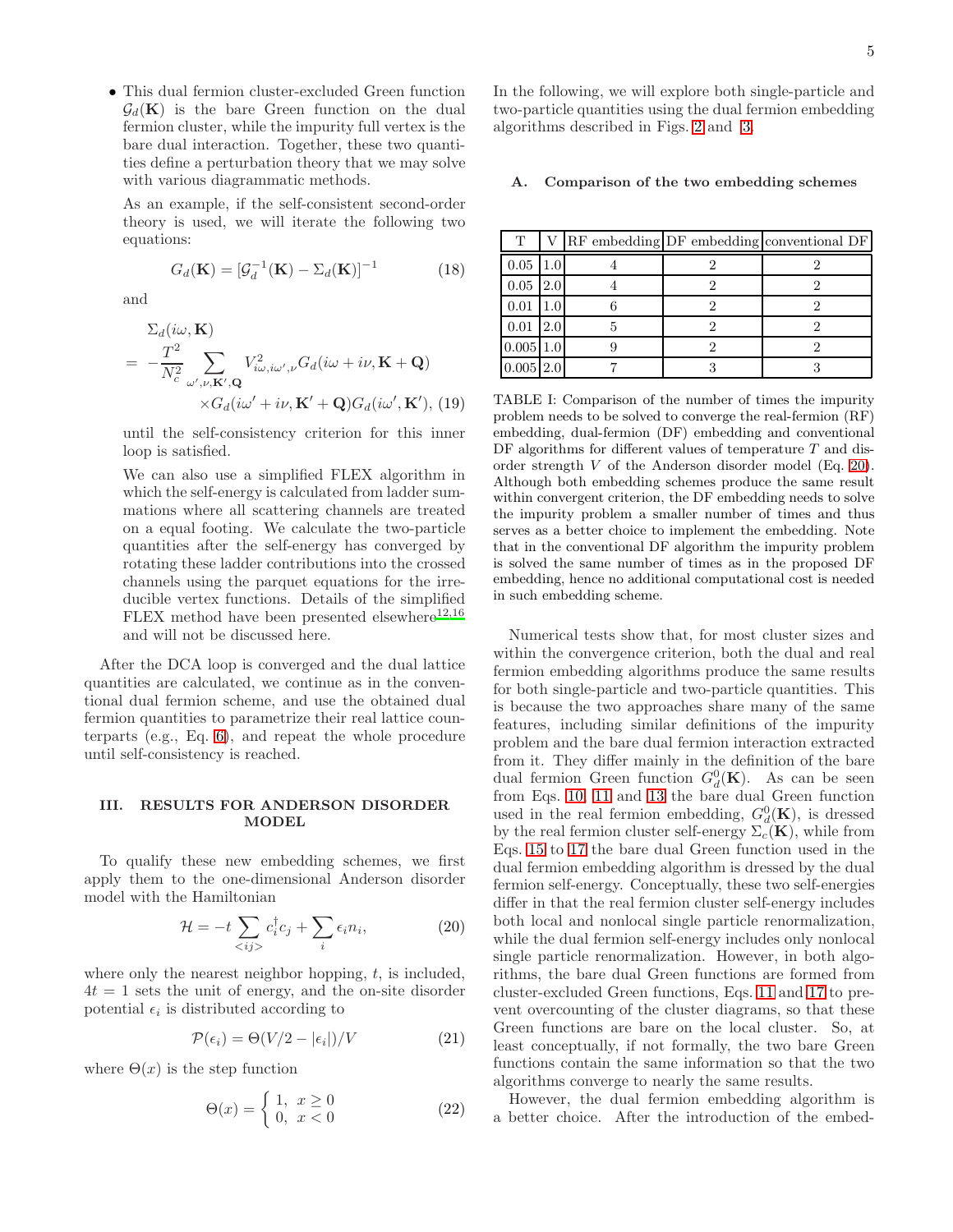ding, the total time is generally dominated by the impurity solver, especially for the more realistic Hubbard-like model. The embedding in the real fermion scheme usually requires additional iterations of the impurity solver to achieve convergence. Table [I](#page-5-1) shows a comparison of the number of times the impurity problem needs to be solved to obtain convergence by the two embedding algorithms and the conventional dual fermion algorithm. Indeed, generally the real fermion embedding algorithm needs 2 to 4 more iterations of the impurity solver than the dual fermion one. We also want to emphasize that the dual fermion embedding algorithm does not incur in additional iterations for the outer loop as compared to the conventional DF approach and thus does not increase the number of times the impurity problem is solved. Therefore, in the following, we only show results calculated using the dual fermion embedding algorithm.

## B. System size dependence of the local Green function

Since the dual fermion formalism is a Green function based approach, we can analyze finite-size effects by looking into the local Green function at the lowest Matsubara frequency point  $i\omega_0 = i\pi T$  (N is the system size)

<span id="page-6-2"></span>
$$
G_{loc}(i\omega_0) = \frac{1}{N} \sum_{\mathbf{k}} G(i\omega_0, \mathbf{k}).
$$
 (23)

Fig. [4\(](#page-6-0)a) shows a comparison of results from both the conventional dual fermion and the dual fermion embedding algorithms at disorder strength  $V = 0.5$  and temperature  $T = 0.005$ . Results calculated from the conventional dual fermion approach oscillate and have a twobranch structure depending on whether  $n$ , where the linear system size  $L = 2n$  ( $N = L^D$  where D is the dimension and here  $D = 1$ , is an odd or even number. The linear system size  $L$  has to be as large as 100 to achieve converged results. In contrast, the results from the embedding dual fermion algorithm converge very quickly with increasing cluster size  $L$  and form a nearly flat line for the values of  $L$  plotted. In addition, the oscillation and two-branch structure are absent, perhaps due to the fast convergence.

Fig.  $4(b)$  $4(b)$  shows the disorder strength V dependence of the relative finite-size error which can be described by the following quantity

<span id="page-6-1"></span>
$$
\sigma_G = \frac{ImG_{loc}(i\omega_0)|_{L=30} - ImG_{loc}(i\omega_0)|_{L=10}}{ImG_{loc}(i\omega_0)|_{L=30}} \qquad (24)
$$

calculated for two linear cluster sizes  $L = 10$  and  $L = 30$ . This error is maximum in the small and intermediate disorder region where the DF embedding helps most in reducing this finite-size effect. For strong disorder  $(V > 1)$ , the finite-size effects are weak and thus there is no difference between the conventional DF and the embedding DF approaches.



6



<span id="page-6-0"></span>FIG. 4: (Color online). Single-particle results for the onedimensional Anderson disorder model at half-filling. (a), the system size  $L$  dependence of the imaginary part of the local Green function at the lowest Matsubara frequency  $ImG_{loc}(i\pi T)$  for the conventional and the embedding dual fermion approximations for  $V = 0.5$  at temperature  $T = 0.005$  $(4t = 1)$ . The conventional dual fermion calculation shows a large lattice size dependence, while the dual fermion embedding calculation is almost flat as a function of the cluster size.  $(b)$ , the disorder strength  $V$  dependence of the relative finitesize error  $\sigma_G$  as defined in Eq. [24.](#page-6-1) This error is larger at small and intermediate disorder strengths where the embedding DF helps most in reducing this finite-size effect.

#### C. System size dependence of the conductivity

The second quantity we analyze is the dc conductivity  $\sigma_{dc}$ , which is a two-particle quantity. At low temperatures, it can be approximated  $as^{24,25}$  $as^{24,25}$  $as^{24,25}$  $as^{24,25}$ 

$$
\sigma_{dc} = \frac{\beta^2}{\pi} \Lambda_{xx} \bigg( \mathbf{q} = 0, \tau = \frac{\beta}{2} \bigg), \tag{25}
$$

where  $\beta = 1/k_BT$ , and the current-current correlation function is  $\Lambda_{xx}(\mathbf{q}=0,\tau) = \langle j_x(\mathbf{q},\tau)j_x(-\mathbf{q},0) \rangle$ . Such lattice correlation functions are obtained from the dual fermion two-particle Green function  $\chi_d = -\chi_d^0 - \chi_d^0 F_d \chi_d^0$ , with  $\chi_d^0 = G_d G_d^{15}$  $\chi_d^0 = G_d G_d^{15}$  $\chi_d^0 = G_d G_d^{15}$ . Here, the full dual fermion vertex  $F_d$  is obtained from the Bethe-Salpeter equation  $^{12,26,27}$  $^{12,26,27}$  $^{12,26,27}$  $^{12,26,27}$  $^{12,26,27}$  $F_d = \Gamma_d + \Gamma_d \chi_d^0 F_d$ . The conductivity hence can be decomposed into two parts,  $\sigma = \sigma_0 + \Delta \sigma$ , where  $\sigma_0$  is the mean-field Drude conductivity, coming from the bare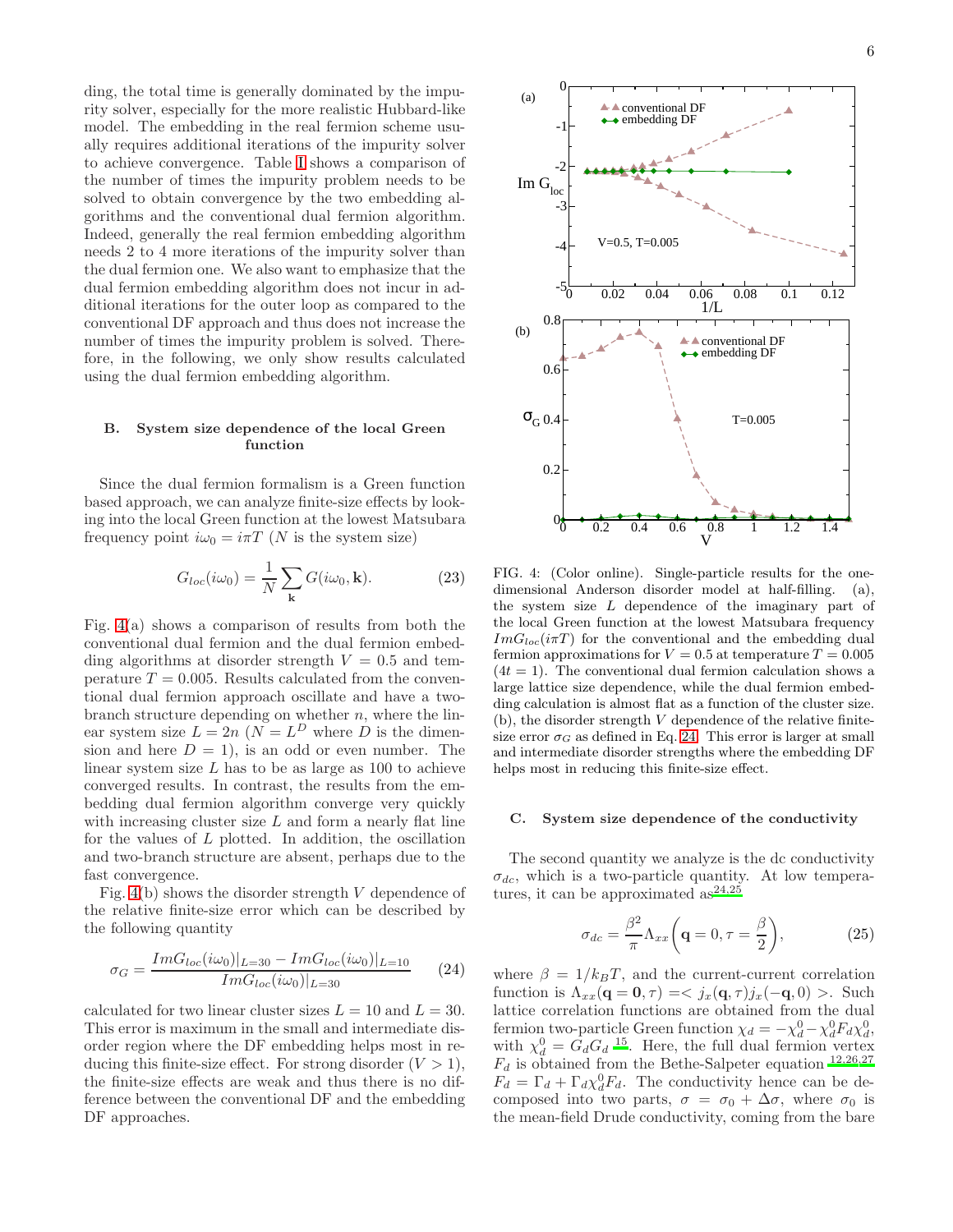

<span id="page-7-0"></span>FIG. 5: (Color online). The system size dependence of the conductivity for the one-dimensional Anderson disorder model at half-filling from the conventional dual fermion and the embedding dual fermion algorithms for  $V = 0.5$  (a) and  $V = 1.5$  (b) at temperature  $T = 0.02$ . The conductivity has a larger size dependence as compared to the single-particle measurements. Nevertheless, the embedding scheme greatly reduces this size dependence.

bubble  $\chi^0$ , and the second part  $\Delta \sigma$  incorporates the vertex corrections.

Fig. [5](#page-7-0) shows a comparison of the results. As compared to the single-particle quantities, the dependence of the conductivity on  $L$  is much more severe. Nevertheless, the embedding dual fermion method does a much better job on reducing this dependence. One interesting observation is that the conductivity calculated with vertex corrections  $(\chi)$  has a larger dependence on L than the one without vertex corrections  $(\chi^0)$ , especially for large values of disorder.

#### IV. RESULTS FOR HUBBARD MODEL

To further exemplify the advantage of the new embedding technique, we apply it to the two-dimensional Hubbard model

$$
\mathcal{H} = -t \sum_{\langle ij \rangle \sigma} c_{i\sigma}^{\dagger} c_{j\sigma} - \mu \sum_{i\sigma} n_{i\sigma} + U \sum_{i} (n_{i\uparrow} - \frac{1}{2}) (n_{i\downarrow} - \frac{1}{2}),
$$
\n(26)

where only the nearest neighbor hopping  $t$  is included  $(4t = 1$  sets the unit of energy),  $\mu$  is the chemical potential, U is the on-site Coulomb interaction, and  $n_{i\uparrow} = c_{i\uparrow}^{\dagger} c_{i\uparrow}$ . In the following, we will explore the dual fermion cluster size dependence of the local Green function at both half-filling and off-half-filling.

#### A. Half-filling



<span id="page-7-1"></span>FIG. 6: (Color online). The linear system size  $L$  dependence of the imaginary part of the local Green function  $ImG_{loc}$ for the conventional and the embedding dual fermion approaches for  $T = 0.025$  and different values of U's for the two-dimensional Hubbard model at half-filling. For the large U case, the finite-size effect is small, and both conventional and embedding dual fermion approximations converge quickly and produce similar results. With decreasing U, the finitesize effects become more pronounced and the embedding dual fermion approach yields faster and more consistent results.

Fig. [6](#page-7-1) shows the linear system size  $L$  dependence of the imaginary part of local Green function (Eq. [23\)](#page-6-2) for the conventional and the embedding dual fermion approximations for  $T = 0.025$  (4t = 1) and different U's at halffilling. For large U, finite-size effects are small, and both conventional and embedding dual fermion approaches converge quickly and produce similar results. With decreasing U, finite-size effects become more pronounced and embedding dual fermion approach yields faster and more consistent results. This behavior is consistent with calculations on the real fermion lattice, where the convergence is enhanced when using embedding techniques, such as the DCA, when the system is in the metallic region.

#### B. Off-half-filling

Next we study the off-half-filling case. Fig. [7](#page-8-0) shows the system size dependence of the imaginary part of the local Green function for the conventional and embedding dual fermion approaches for  $T = 0.025$  (4t = 1) and  $U = 1.5$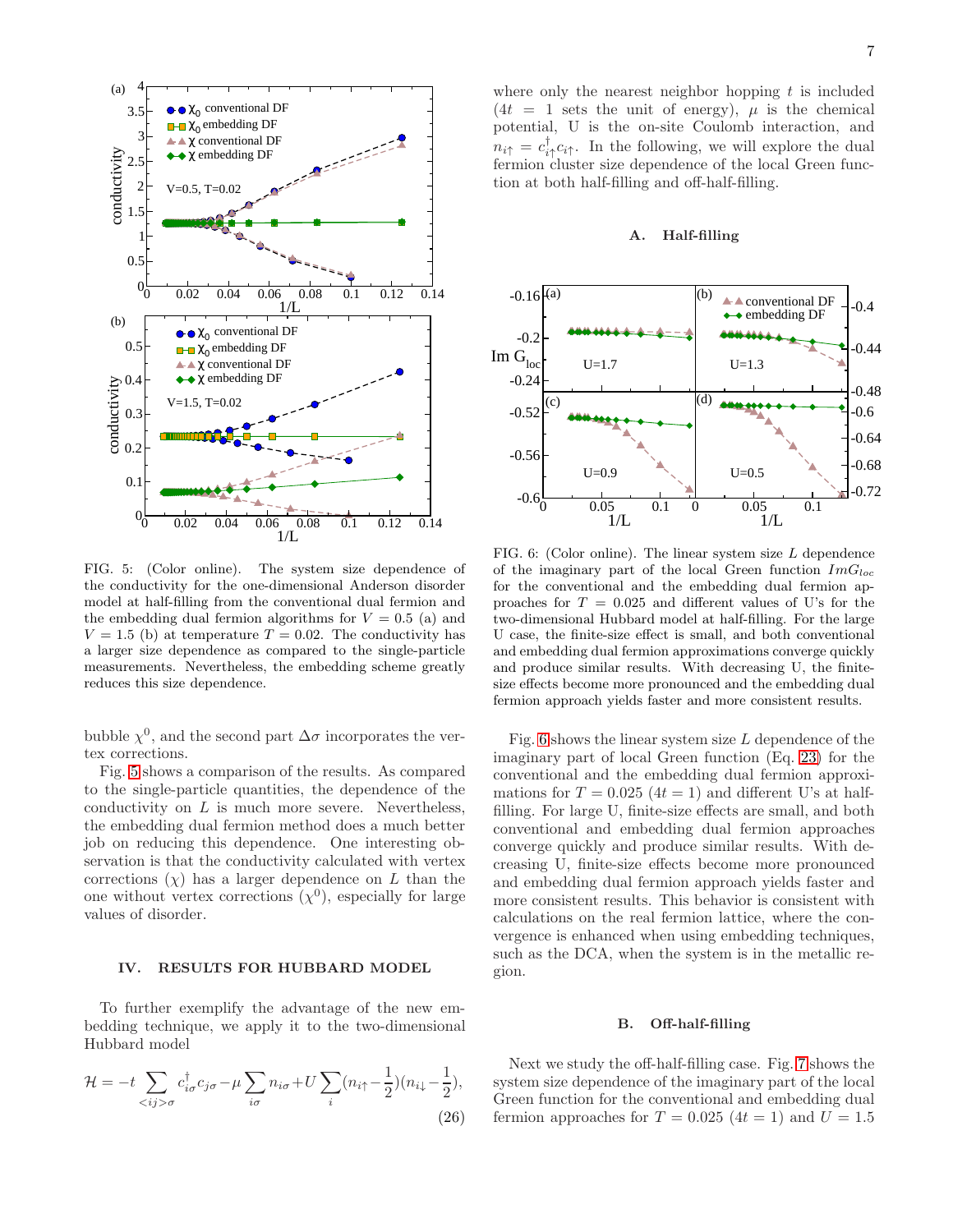

<span id="page-8-0"></span>FIG. 7: (Color online). The linear system size dependence of the imaginary part of the local Green function for the conventional and the embedding dual fermion calculations for  $T = 0.025$  (4t = 1) and  $U = 1.5$  for the two-dimensional Hubbard model at different fillings  $\langle n \rangle$ . Similar to the situation of decreasing U at half-filling, doping the system away from halffilling tends to increase the finite-size effects. Embedding the dual fermion lattice helps considerably when finite-size effects are large, especially for the large doping case,  $\langle n \rangle \sim 0.763$  of panel (d).

at different chemical potentials. The converged fillings are also shown in each panel. Similarly to decreasing U at half-filling, doping the system away from half-filling tends to increase the finite-size effects. The embedding dual fermion approach helps considerably when finite-size effect are large, especially for large doping case, say  $\langle n \rangle \sim$ 0.763 in panel (d) where the system is in the metallic region. This behavior is consistent with the half-filling case.

#### V. DISCUSSION AND CONCLUSIONS

One significant drawback of the conventional dual fermion algorithm is the rapidly growing computational cost of the dual fermion lattice calculation with increasing system size. This dependence is especially problematic if higher-order diagrammatic methods, such as the FLEX or parquet approaches, are used to solve the dual fermion lattice problem. The two embedding dual fermion schemes that we propose in this paper greatly reduce this computational cost. The first scheme, where the embedding is done on the real fermion lattice, is essentially the DCA method with the conventional dual fermion approach used as the cluster solver. As a general rule, any quantum method providing a good estimate of the single-particle Green function or self-energy can be employed in the DCA method as a cluster solver, and this embedding should help reduce the system size dependence of the solution. In our second proposed embedding scheme, DCA coarse-graining method is applied directly to the dual fermion lattice problem. We find that this

dual fermion embedding method provides much faster convergence with cluster size as compared to the convergence of the conventional dual fermion method with lattice size. This manipulation is possible because the dual fermion mapping defines an effective lattice system with a bare dual Green function and dual potential, and thus any action-based method useful for the real fermion system may also be employed in the dual fermion lattice calculation with only minor changes.

Our numerical tests show the real fermion and dual fermion embedding approaches converge to essentially the same result. However, the embedding in the dual fermion lattice turns out to be a much better choice since it requires a smaller number of iterations of the impurity solver.

The application of the embedding in the dual fermion lattice for the calculation of single-particle quantities for the Anderson disorder model shows a faster convergence with system size as compared to the conventional dual fermion method, and the calculation of two-particle quantities also presents a large improvement of the convergence. And its application on the two-dimensional Hubbard model confirms the advantage of using the embedding technique in the dual fermion calculation for both half-filling and off-half-filing cases where finite-size effects are significant.

The proposed dual fermion embedding method should be even more advantageous in high-dimensional dual fermion calculations, especially in three dimensions. Only minimum changes are needed to introduce such a embedding in current dual fermion codes. By greatly reducing the computational cost of the dual fermion diagrammatic calculations, these embedding schemes will also enable higher order approximations for the dual fermion diagrammatics, including potentially the full parquet approximation.

Acknowledgments. This work is supported by the DOE SciDAC grant DE-FC02-10ER25916 (SY and MJ) and BES CMCSN grant DE-AC02-98CH10886 (HT). Additional support was provided by NSF EPSCoR Cooperative Agreement No. EPS-1003897 (ZM and JM).

## Appendix A: Dynamical Mean-Field Theory and Dynamical Cluster Approximation

For completeness, in this appendix we give a very brief introduction to the Dynamical Mean-Field Theory (DMFT) and the Dynamical Cluster Approximation (DCA). For a more detailed description, we refer interested readers to the vast literature available, such as Refs. [3](#page-10-3)[–6](#page-10-4) for the DMFT, and Refs. [7](#page-10-5)[–10](#page-10-6) for the DCA.

#### 1. Dynamical Mean-Field Theory

It is usually very difficult to solve lattice models directly due to the exponential increase of the computa-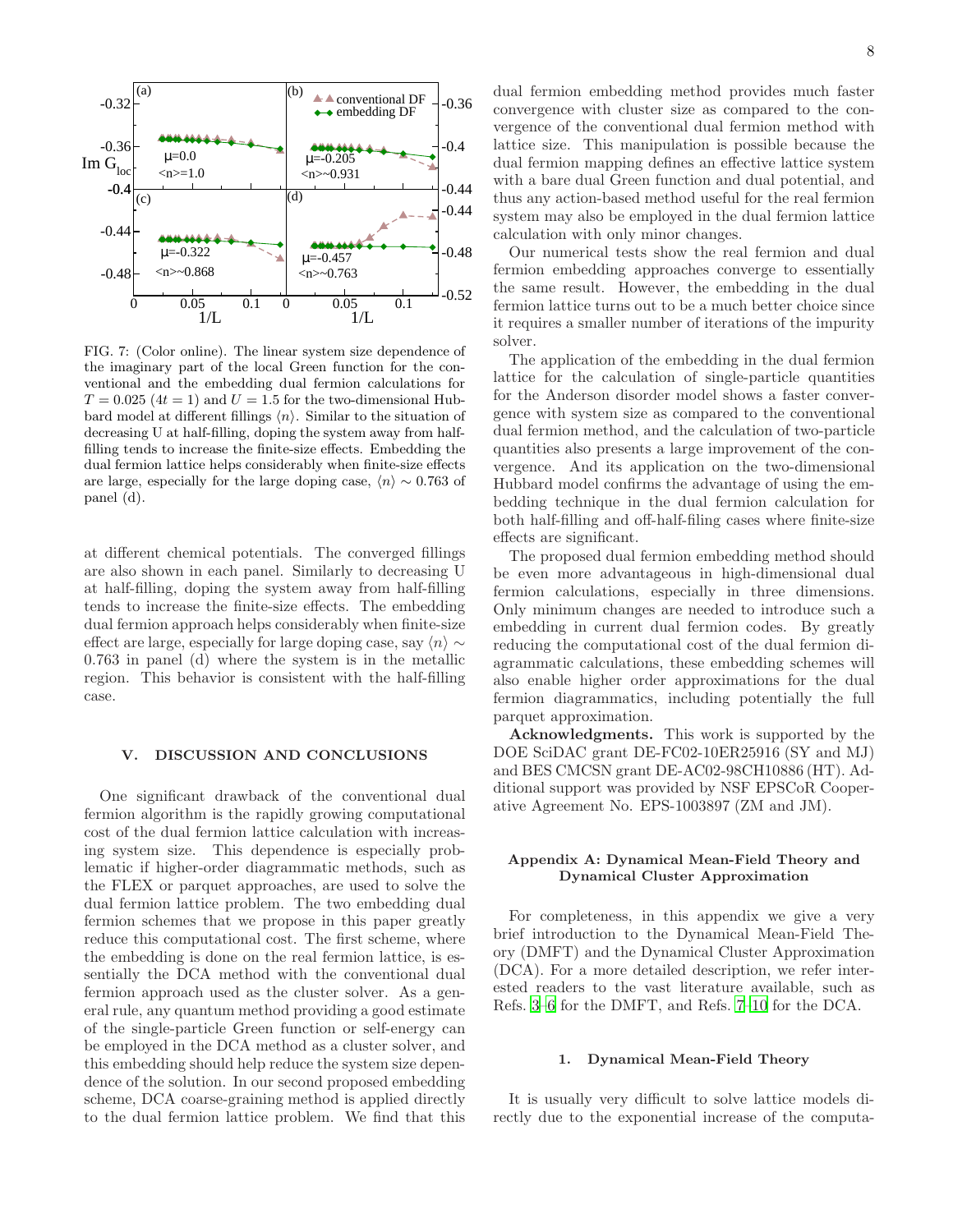

<span id="page-9-0"></span>FIG. 8: (Color online). Within DMFT, the original lattice model is mapped onto an impurity site embedded in a selfconsistently determined effective mean-field medium.

tional costs with the system size because of the interdependent correlations at different length scales. The philosophy behind the DMFT is to treat the local physics numerically exactly, while the non-local fluctuations are treated at a mean-field level. In this way, as showed in Fig. [8,](#page-9-0) the original lattice system is mapped onto an impurity site embedded in a self-consistently determined effective mean-field medium. This impurity system plus the mean field can be described by the Anderson impurity model, and many numerical methods are available to solve it. Since the mean field needs to be self-consistently determined, an iterative approach is best suited. The algorithm is described in Fig. [9.](#page-9-1) Note that, as in the main text, we hide the explicit frequency dependence of each quantity to simplify the expressions in the following:



<span id="page-9-1"></span>FIG. 9: (Color online). DMFT algorithm.

• Given the initial impurity self-energy  $\Sigma$  either from perturbation theory or from a previous iteration, we calculate the coarse-grained lattice Green function through

$$
\bar{G} = \frac{1}{N_l} \sum_{\mathbf{k}} \frac{1}{i\omega + \mu - \epsilon_{\mathbf{k}} - \Sigma}.
$$
 (A1)

Then the impurity-excluded Green function is calculated by removing the impurity self-energy contribution

$$
\mathcal{G} = [\bar{G}^{-1} + \Sigma]^{-1}.
$$
 (A2)

• With the calculated impurity-excluded Green function  $\mathcal{G}$ , the impurity problem is well-defined. After the impurity problem is solved, the obtained impurity Green function  $G$  is used to update the impurity self-energy via the Dyson equation

$$
\Sigma_c = \mathcal{G}^{-1} - G^{-1}.\tag{A3}
$$

These two steps are iterated until the convergence criterion is satisfied.

## 2. Dynamical Cluster Approximation

The DMFT is best suited for studying the local physics, e.g., Mott physics. However, as a single-site approximation it neglects non-local correlations, and hence can not capture the non-local physics, e.g., d-wave superconductivity. To deal with this deficiency of the DMFT, cluster extensions, such as the DCA, have been proposed.



<span id="page-9-2"></span>FIG. 10: (Color online). DCA algorithm.

Within the DCA, the original lattice system is mapped onto a periodic cluster (containing multiple sites) instead of an impurity site, embedded in a self-consistently deterrmined mean field. Now, the calculated quantities acquire cluster momentum K dependence. As depicted in Fig. [10,](#page-9-2) the algorithm can be described as:

• Given the initial cluster self-energy  $\Sigma_c(\mathbf{K})$  either from perturbation theory or from a previous iteration, we calculate the coarse-grained lattice Green function through

$$
\bar{G}(\mathbf{K}) = \frac{N_c}{N_l} \sum_{\tilde{\mathbf{k}}} \frac{1}{i\omega + \mu - \epsilon_{\mathbf{K} + \tilde{\mathbf{k}}} - \Sigma_c(\mathbf{K})}.
$$
 (A4)

Then the cluster-excluded Green function  $\mathcal{G}(\mathbf{K})$  is calculated by removing the cluster self-energy contribution

$$
\mathcal{G}(\mathbf{K}) = [\bar{G}^{-1}(\mathbf{K}) + \Sigma_c(\mathbf{K})]^{-1}.
$$
 (A5)